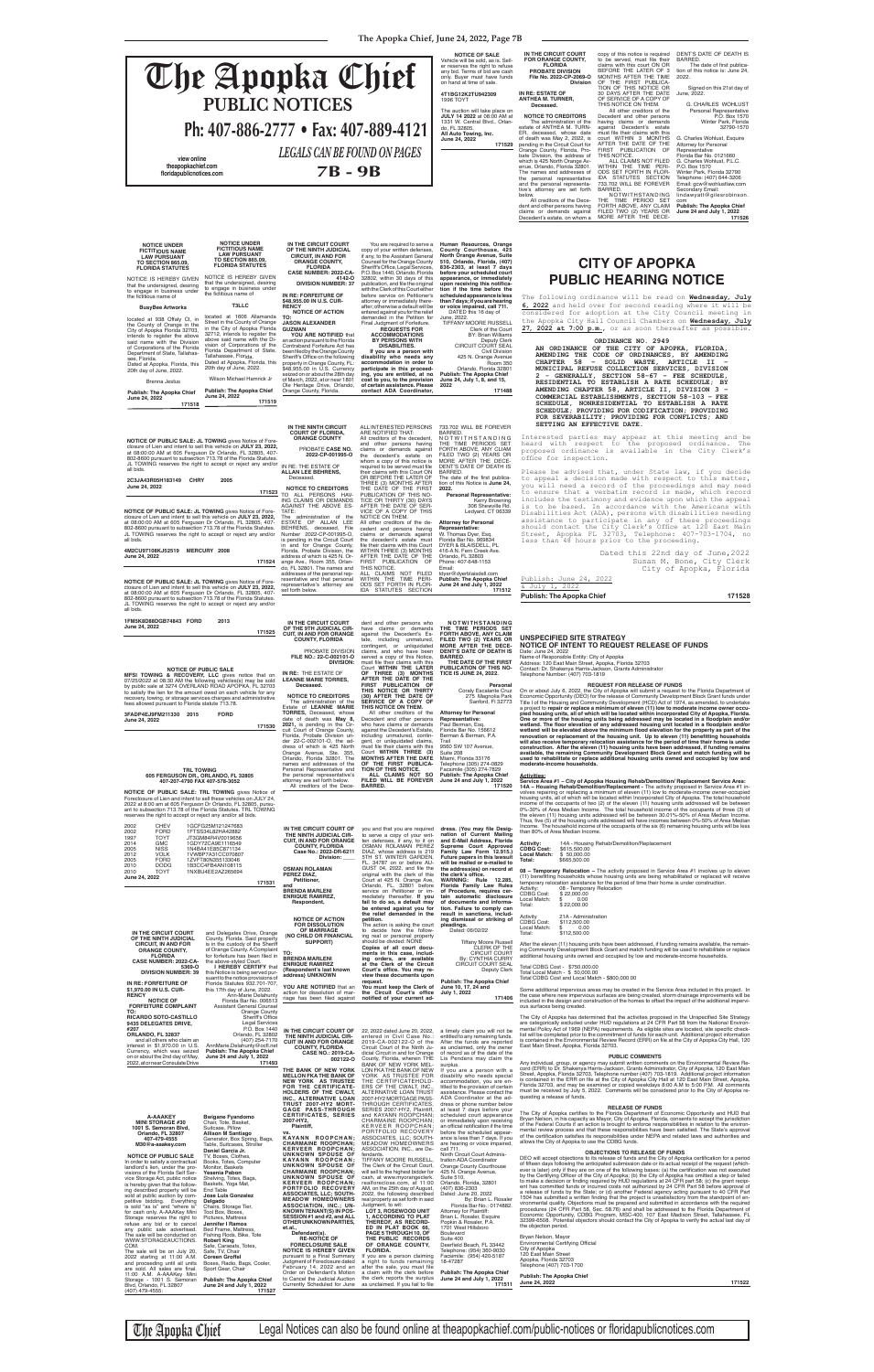## The Apopka Chief **LEGAL ADVERTISING 7B - 9B**

**NOTICE OF SALE**

 The Trustee named below on behalf of MARRIOTT<br>OWNERSHIP RESORTS OWNERSHIP RESORTS, INC. gives this Notice of Sale to the following Obligors and Junior Interestholders at their respective Notice Addresses (see Exhibits "A" - "N" ("Exhibits") for list of Obligors, Junior Interestholders and their respective Notice Addresses).

 A Trustee duly appointed under Florida law will sell the timeshare interest situated in Orange County, Florida and described in the section en-titled "LEGAL DESCRIPTION OF TIMESHARE INTEREST" at a public sale to the highest and best bidder for cash starting at the hour of 11:00 a.m. (Eastern Time) on Thursday, August 4, 2022, at 200 South Orange Avenue, Ste. 2600, Orlando, Florida 32801. LEGAL DESCRIPTION OF TIMESHARE INTEREST: Unit Week (See Exhibits for First Unit Week) in Unit (see Exhibits for First Unit Number), Unit Week (See Exhibits for Second Unit Week) in Unit (see Exhibits for Second Unit Number), Unit Week (See Exhibits for Third Unit Week) in Unit (see Exhibits for Third Unit Number) respectively of **CYPRESS HARBOUR CONDOMINIUM**, according to the Declaration of Condo-minium thereof, recorded in Official Records Book 4263 at Page 0404 in the Public Records of Orange County, Florida, and any amend-ments thereof. The Mortgage is recorded in the Offi cial Records of

amount will vary. The Obligor has the right to cure the default by paying via cash, certifi ed funds, or wire transfer to the Trustee all amounts secured by the lien at any time before the Trustee issues the Certificate of Sale A junior interestholder has the right to redeem the junior interestholder's interest in the same manner at any time before the Trustee issues the<br>Certificate of Sale.

Orange County, Florida at Document number (see Exhibits for Document number). The respective Obligor (See Exhibits for the names of the Obligors) (individually, the "Obligor") is in default under the terms of the Note dated (see Exhibits for the Note date) and Mortgage dated (see Exhibits for the Mortgage date) by failing to tender payment required therein (the "Default").

AMOUNTS SECURED BY MORTGAGE LIEN:

AMOUNT OF PAYMENT:

 As of (see Exhibits for date), there is presently due and owing to MARRIOTT OWNERSHIP RESORTS, INC. by the respective Obligor (see Exhibits for total amount secured by Mortgage lien) PLUS the actual costs incurred in connection with the Default, which is comprised of the following amounts: (a) Principal sum of: (see Exhibits for principal sum), PLUS (b) Interest on the principal sum at the rate of (see Exhibits for interest rate) per annum which calculates to a per diem amount of (see Exhibits for the per diem interest amount) from (see Exhibits for date) through and includ-ing (see Exhibits for date), in the amount of: (see Exhibits for total amount of interest), PLUS (c) Late fees of: (see Exhibits for amount of late fees), PLUS (d) Trustee's fees: \$250.00, PLUS (e) Actual costs incurred in connection with the Default: Blvd. Orlando, FL 32821/ **First Unit Week, respective-ly:** 29 /**First Unit Number, respectively:** 6846/ **Second Unit Week, respectively:** 26/**Second Unit Number, respectively:** 6935/ **Book Number:** 10200/ **Page Number:** 2683/ **Obligor(s):** PATRICIA MONICA RUIZ DE CHAVEZ RINCON GAL-LARDO/**Note Date:** January

 In addition to (see Exhibits for total amount secured by Mortgage lien) PLUS the actual costs incurred in connection with the Default as stated in the previous<br>section entitled "AMOUNTS section entitled "AMOUNTS SECURED BY MORTGAGE LIEN," payment must include interest at the per diem amount of (see Exhibits for<br>the per diem interest amount) the per diem interest amount)<br>per day beginning (see<br>Exhibits for date) through the<br>date that payment is received.<br>The amount of costs incurred in connection with the Default can be obtained by calling 407-244-5198. TRUSTEE'S CONTACT INFORMATION: EDWARD M. FITZGERALD, Trustee, Holland & Knight LLP, 200 South Orange Avenue, Ste. 2600, Orlando, Florida 32801, United States of America., OrlandoForeclosure@hklaw. com. DATED this 15th day of June, 2022. EDWARD M. FITZGERALD, **Trustee** Erica Lopez Polanco Witness Erica Lopez Polanco Printed Name of Witness Hannah Budd<br>Witness Witness Hannah Budd Printed Name of Witness **STATE OF FLORIDA COUNTY OF ORANGE The foregoing Notice of Sale was acknowledged** before me this 15th day of June, 2022 by EDWARD M. FITZGERALD, as Trustee, who is personally known to me, and subscribed by Erica Lopez Polanco, a witness who is personally known to me, and by Hannah Budd, a witness who is personally known to me. (SEAL) Tina McDonald NOTARY PUBLIC MY COMMISSION EXPIRES TINA MCDONALD Commission # GG 910482 Expires September 19, 2023 Bonded Thru Troy Fain Insurance 800-385-7019 **EXHIBIT "A" Obligor(s) and Notice of<br><b>Address:** PATRICIA MONICA<br>RUIZ DE CHAVEZ RINCON<br>GALLARDO, AV DE LAS FUENTES 49 B PISO COL LOMAS DE TECAMACH-ALCO, NAUCALPAN, EM 53950, MEXICO / **Junior Interestholder(s) and Notice Address:** Marriott Resorts Hospitality Corporation, a South Carolina corporation, as Managing Agent on behalf of the MVC Trust Owners Association, Inc., a Florida corporation, 6649 Westwood

**est:** \$2.2746//**"Beginning"<br><b>Date:** November 9, 2021<br>/(110512.0514)//<br>**EXHIBIT "B" Obligor(s) and Notice of Address:** GLORIA BEATRIZ JARAMILLO ARTEAGA, CALLE 119 4-10 CONJUNTO GUADALQUIVI APTO 508, BOGOTA, OF 99999, COLOMBIA and VALEN-TINA PINEDA JARAMILLO,<br>CALLE 119 4-10 CONJUNTO<br>GUADALQUIVI APTO 508,<br>BOGOTA, OF 99999,<br>COLOMBIA and CAROLINA<br>PINEDA JARAMILO, CL **Principal Sum:** \$11,765.78 /**Interest Rate:** 14.99% / **Per Diem Interest:** \$4.8991/ **"From" Date:** February 23, 2020/ **"To" Date:** November **Secured by Mortgage Lien:** \$15,402.19/ **Per Diem Interest:** \$4.8991//**"Beginning" Date:** November 9, 2021

140 N 6-10 TORRE 6 APTO<br>901, BOGOTA, OF 99999,<br>COLOMBIA and JULIANA<br>PINEDA JARAMILLO, CALLE<br>119 4-10 CONJUNTO GUA-<br>DALQUIVI APTO 508, BOGO-TA, OF 99999, COLOMBIA / **Junior Interestholder(s) and Notice Address:** Marriott Re-sorts Hospitality Corporation, a South Carolina corporation, as Managing Agent on behalf of the MVC Trust Owners Association, Inc., a Florida corporation, 6649 Westwood Blvd. Orlando, FL 32821/ **First Unit Week, respective-ly:** 13 /**First Unit Number, respectively:** 6015/ **Second Unit Week, respectively:** 22 /**Second Unit Number, respectively:** 6425/ **Book Number:** 10240/ **Page Num-ber:** 2255/ **Obligor(s):**GLO-RIA BEATRIZ JARAMILLO ARTEAGA and VALENTINA PINEDA JARAMILLO and CAROLINA PINEDA JARA-MILO and JULIANA PINEDA JARAMILLO/**Note Date:** May 12, 2011/ **Mortgage Date:** May 12, 2011/ **"As of" Date:** November 8, 2021 /**Total Amount Secured by Mortgage Lien:** \$11,796.26/ **Principal Sum:** \$8,696.70 /**Interest Rate:** 14.99% / **Per Diem Interest:** \$3.6212/ **"From" Date:** February 12, 2020/ **"To" Date:** November 8, 2021/ Total Amount of Interest: \$ 2,299.51/ **Late Fees:** \$550.05/**Total Amount<br><b>Secured by Mortgage Lien:**<br>\$11,796.26/ **Per Diem Inter-**<br>est: \$3.6212//**"Beginning"**<br>**Date:** November 9, 2021<br>/(110512.0515)// **EXHIBIT "C"<br>
<b>Obligor(s) and Notice of**<br> **Address:** HECTOR F. DE LA<br>
CRUZ , CALLE PROYECTO<br>
#14 URB. LAS AVENIDAS<br>
LOS RIOS, SANTO DOMIN-GO, OF 00000, DOMINICAN REPUBLIC and FARAH DE LA CRUZ NAVEO, CALLE<br>PROYECTO #14 URB. LAS<br>AVENIDAS LOS RIOS, SAN-<br>TO DOMINGO, OF 00000, DOMINICAN REPUBLIC and YIRA DE LA CRUZ NAVEO, CALLE PROYECTO #14 URB. LAS AVENIDAS LOS RIOS, SANTO DOMINGO, OF 00000, DOMINICAN REPUBLIC and SADIE DE LA CRUZ NAVEO, CALLE PROYECTO #14 URB. LAS AVENIDAS LOS RIOS, SAN-TO DOMINGO, OF 00000, DOMINICAN REPUBLIC / **Junior Interestholder(s) and Notice Address:** Marriott Resorts Hospitality Corporation, a South Carolina corporation, as Managing Agent on behalf of the MVC Trust Owners Association,<br>Inc., a Florida corpora-<br>tion, 6649 Westwood Blvd.<br>Orlando, FL 32821/ **First Unit Week, respectively:** 32 /**First Unit Number, respectively:** 5316/ **Second Unit Week, re-spectively:** N/A/**Second Unit Number, respectively:** N/A/ **Book Number:** 10902/ **Page Number:** 2161/ **Obligor(s):** HECTOR F. DE LA CRUZ and FARAH DE LA CRUZ NAVEO and YIRA DE LA CRUZ NAVEO and SADIE DE LA CRUZ NAVEO/**Note Date:** March 23, 2015/ **Mortgage Date:** March 23, 2015/ **"As**  LEGAS DE JORGE, C/STA.<br>TERESA DE JESUS #6T EL AVELLANO 3ER PISO,<br>SECTOR NACO, SANTO<br>DOMINGO, OF 99999,<br>DOMINICAN REPUBLIC / **Junior Interestholder(s) and Notice Address:** Trust Owners Association, Inc., a Florida corpora-**Unit Number, respectively:** December 31, 2014 and Mortgage Modification and<br>Mortgage Modification Agree **Principal Sum:** \$11,026.82 **est:** \$4.5914//"**Beginning"**<br>**Date:** November 9, 2021<br>/(110512.0518 MM)// **EXHIBIT** "**E"**<br> **Obligor(s) and Notice of<br>
Address: CESAR EMILIO<br>
SANLLEY, RAFAEL A, SAN-<br>
CHEZ NO 37 ENS PIANITN<br>
SANTO DOMINGO REPUB-Junior Interestholder(s) and Notice Address:** Marriott Resorts Hospitality corporation, as Managing Agent on behalf of the MVC 5412/ **Second Unit Week,**  SANLLEY/**Note Date:** April 17, 2015/ **Mortgage Date:** April 17, 2015/ **"As of" Date:** November 8, 2021

25, 2011/ **Mortgage Date:** January 25, 2011/ **"As of" Date:** November 8, 2021 /**Total Amount Secured by Mortgage Lien:** \$7,477.92/ **Principal Sum:** \$5,462.76 /**Interest Rate:** 14.99% / **Per Diem Interest:** \$2.2746/ **"From" Date:** February 25, 2020/ **"To" Date:** November 8, 2021/ Total Amount of Interest: \$ 1,414.79/ **Late Fees:** \$350.37/**Total Amount Secured by Mortgage Lien:** \$7,477.92/ **Per Diem Inter-**

CALLE H ZONA INDUSTRIAL<br>DE HERRERA, SANTO<br>DOMINGO, OF 00000,<br>DOMINICAN REPUBLIC / **Junior Interestholder(s) and Notice Address:** Marriott Resorts Hospitality Corporation, a South Carolina corporation, as Managing Agent on behalf of the MVC Trust Owners Association, Inc., a Florida corporation, 6649 Westwood Blvd. Orlando, FL 32821/ **First Unit Week, respectively:** 31 /**First Unit Number, respectively**<br>5531/ Second Unit Week, 5531/ **Second Unit Week, respectively:** N/A/**Second Unit Number, respectively:** N/A/ **Book Number:** 10443/ **Page Number:** 3396/ **Obligor(s):**MAXIMILIANO JOSE VALDES DELGADO/ **Note Date:** August 6, 2012/ **Mortgage Date:** August 6, 2012/ **"As of" Date:** Febru-ary 4, 2022 /**Total Amount Secured by Mortgage Lien:** \$8,216.48/ **Principal Sum:** \$5,985.40 /**Interest Rate:** 14.99% / **Per Diem Interest:** \$2.4923/ **"From" Date:** April 6, 2020/ **"To" Date:** February 4, 2022/ Total Amount of Interest: \$ 1,667.34/ **Late Fees:** \$313.74/TotaI Amount Secured by Mortgage Lien: \$8,216.48/**Per Diem Inter-est:** \$2.4923//**"Beginning" Date:** February 5, 2022

**of" Date:** November 8, 2021 /**Total Amount Secured by Mortgage Lien:** \$15,402.19/

ANGEL MONCLU, SANTO DOMINGO, OF 10114, DO-MINICAN REPUBLIC/ **Junior Interestholder(s) and Notice Address:** Marriott Resorts Hospitality Corporation, a South Carolina corporation as Managing Agent on behalf of the MVC Trust Owners Association, Inc., a Florida corporation, 6649 Westwood Blvd. Orlando, FL 32821/ **First Unit Week, respective-ly:** 31 /**First Unit Number, respectively:** 5111/ **Second Unit Week, respectively:** N/A/**Second Unit Number, respectively:** N/A/ **Book Number:** 20190040811/ **Page Number:** / **ObIigor(s):** PEDRO AUGUSTO SANTANA BAUTISTA and PAOLA FRANCISCA BRITO PEREZ DE SANTANA/**Note Date:** December 28, 2018/ **Mortgage Date:** December 28, 2018/ **"As of" Date:** Feb-ruary 4, 2022 /**Total Amount Secured by Mortgage Lien:** \$22,213.05/ **Principal Sum:** \$17,581.00 /**Interest Rate:** 14.99% / **Per Diem Interest:** \$7.3205/ **"From" Date:** July 28, 2020/ **"To" Date:** February 4, 2022/ Total Amount of Interest: \$ 4,070.27/ **Late Fees: \$311.78/Total Amount Secured by Mortgage Lien:** \$22,213.05/ **Per Diem Interest:** \$7.3205//**"Beginning" Date:** February 5, 2022 /(110512.0531)// **EXHIBIT "N" Obligor(s) and Notice of Address:** THREE CRAZY DOGS CORPORATION, INC., A FLORIDA CORPORATION, 7113 TIMBER RIDGE WAY,<br>LAND O LAKES, FL 34637-<br>7456, and DAVID L GAUL, AS<br>INDIVIDUAL, AS GUARAN-<br>TOR AND AS PRESIDENT,

7113 TIMBER RIDGE<br>WAY, LAND O LAKES, FL 34637-7456, and SUSAN<br>L. GAUL, AS INDIVIDUAL,<br>AS GUARANTOR AND AS<br>VICE-PRESIDENT, 7113 TIMBER RIDGE WAY, LAND O LAKES, FL 34637-7456 / **Junior Interestholder(s) and<br><b>Notice Address:** Marriott Re-<br>sorts Hospitality Corporation,<br>a South Carolina corporation, as Managing Agent on behalf of the MVC Trust Owners Association, Inc., a Florida<br>corporation, 6649 Westwood<br>Blvd. Orlando, FL 32821/<br>**First Unit Week, respectively:** 26 /**First Unit Number, respectively:** 7416/ **Second Unit Week, respectively:** N/A/**Second Unit Number, respectively:** N/A/ **Book Number:** 20190571184/ **Page Number:** / **Obligor(s):** THREE CRAZY DOGS COR-PORATION, INC., A FLORIDA<br>CORPORATION and DAVID<br>L GAUL, AS INDIVIDUAL,<br>AS GUARANTOR AND AS PRESIDENT and SUSAN<br>L. GAUL, AS INDIVIDUAL L. GAUL, AS INDIVIDUAL,<br>AS GUARANTOR AND AS<br>VICE-PRESIDENT/Note<br>Date: September 13, 2019/<br>Mortgage Date: September<br>13, 2019/ "As of" Date: Feb-<br>13, 2019/ "As of" Date: Feb-<br>Secured by Mortgage Lien:<br>\$9,983.08/ Principal Su ary 4, 2022/ Total Amount of Interest: \$ 1,960.17/ **Late Fees:** \$153.30/**Total Amount Secured by Mortgage Lien:** \$9,983.08/ **Per Diem Interest:** \$2.9611//**"Beginning" Date:** February 5, 2022 /(110512.0532)//

8, 2021/ Total Amount of Interest: \$ 3,057.01/ **Late Fees:** \$329.40/**Total Amount**  /(110512.0517)// **EXHIBIT "D" Obligor(s) and Notice of Address:** PATRICIA VIL-Marriott Resorts Hospitality Corporation, a South Carolina corporation, as Managing Agent on behalf of the MVC tion, 6649 Westwood Blvd. Orlando, FL 32821/ **First Unit Week, respectively:** 11 /**First**  5014/ **Second Unit Week,**<br> **Prespectively:** N/A/**Second<br>
Unit Number, respectively:<br>
N/A/ Book Number: 10875/<br>
<b>Page Number:** 7459 and<br>
Mortgage Modification Agreement recorded on December<br>8, 2015 in Official Records Book 11024, Page 5064/ **Obligor(s):**PATRICIA VILLE-GAS DE JORGE/**Note Date:** Mortgage Modification Agree-<br>ment dated and April 28, 2015<br>/ **Mortgage Date**: December<br>31, 2014 and Mortgage<br>Modification and Mortgage Modification Agreement dated<br>and April 28, 2015 / "**As of**" **Date:** November 8, 2021 /**Total Amount Secured by Mortgage Lien:** \$14,759.36/ /**Interest Rate:** 14.99% / **Per Diem Interest:** \$4.5914/ **"From" Date:** January 1, 2020/ **"To" Date:** November 8, 2021/ Total Amount of Interest: \$ 3,108.32/ **Late Fees:** \$374.22/**Total Amount Secured by Mortgage Lien:** \$14,759.36/ **Per Diem Inter-**LICA DO, EDIFICIO BATAVIA, OF 00000, COLOMBIA / Corporation, a South Carolina Trust Owners Association,<br>Inc., a Florida corpora-<br>tion, 6649 Westwood Blvd.<br>Orlando, FL 32821/ **First Unit Week, respectively:** 27/**First Unit Number, respectively: respectively:** 31/**Second Unit Number, respec-tively:** 5423/ **Book Number:** 10932/**Page Number:** 6689/ **Obligor(s):**CESAR EMILIO /**Total Amount Secured by Mortgage Lien:** \$42,997.92/ **Principal Sum:** \$34,803.67 /**Interest Rate:** 10.99% / **Per Diem Interest:** \$10.6248/ **"From" Date:** January 17, 2020/ **"To" Date:** November 8, 2021/ Total Amount of Interest: \$ 7,022.98/ **Late Fees:** \$921.27/**Total Amount Secured by Mortgage Lien:** \$42,997.92/ **Per Diem Interest:** \$10.6248//**"Beginning" Date:** November 9, 2021 /(110512.0519)// **EXHIBIT "F" Obligor(s) and Notice<br>of Address:** MOHAMED<br>SAYED KHEDR, 15 MO-<br>HAMED SHAFIK STREET<br>HELIOPOLIS, CAIRO, OF<br>11211, EGYPT / **Junior Interestholder(s) and Notice<br><b>Address:** Marriott Resorts<br>Hospitality Corporation, a South Carolina corporation, as Managing Agent on behalf of the MVC Trust Owners Association, Inc., a Florida corporation, 6649 Westwood Blvd. Orlando, FL 32821/ **First Unit Week, respective-ly:** 52, /**First Unit Number, respectively:** 5613/ **Second Unit Week, respectively:** 06/**Second Unit Number, respectively:** 6526/ **Book Number:** 20160528959/ **Page Number:** / **Obligor(s):** MOHAMED SAYED KHEDR/<br>**Note Dat**e: October 5, 2016/<br>**Mortgage Date:** October 5,<br>2016/ "**As of" Date:** Novem-<br>Bec, 2021 /T**otal Amount**<br>Secured by Mortgage Lien:<br>\$12,005.78/ Principal Sum: \$9,222.51 /**Interest Rate:** 13.99% / **Per Diem Interest:** \$3.584/ **"From" Date:** Febru-ary 5, 2020/ **"To" Date:** No-vember 8, 2021/ Total Amount of Interest: \$ 2,300.88/ **Late Fees:** \$232.39/**Total Amount Secured by Mortgage Lien:** \$12,005.78/ **Per Diem Inter-est:** \$3.584//**"Beginning" Date:** November 9, 2021 /(110512.0520)// **EXHIBIT "G" Obligor(s) and Notice of Address:** MAXIMILIANO JOSE VALDES DELGADO, AVENIDA 27 FEBRERO ESQ CALLE H ZONA INDUSTRIAL DE HERRERA, SANTO DOMINGO, OF 00000, DOMINICAN REPUBLIC and IVETTE PATRICIA VALDES, AVENIDA 27 FEBRERO ESQ CALLE H ZONA INDUSTRIAL DE HERRERA, SANTO<br>DOMINGO, OF 00000 DOMINGO, OF 00000,<br>DOMINICAN REPUBLIC and<br>MARIA ISABEL VALDES,<br>AVENIDA 27 FEBRERO ESQ CALLE H ZONA INDUSTRIAL DE HERRERA, SANTO<br>DOMINGO, OF 00000, DOMINICAN REPUBLIC **Junior Interestholder(s) and Notice Address:** Marriott Resorts Hospitality Corporation, a South Carolina corporation, as Managing Agent on behalf of the MVC Trust Owners Association, Inc., a Florida corporation, 6649 Westwood Blvd. Orlando, FL 32821/ **First Unit Week, respectively:** 08/**First Unit Number, respectively:** 5325/ **Second Unit Week, respectively:** 02/**Second Unit Number, respectively:** 6646/ **Book Number:** 10617/ **Page Number:** 9468/ **Obligor(s):**MAXIMILIANO<br>JOSE VALDES DELGADO<br>and IVETTE PATRICIA VALDES and MARIA ISABEL VALDES/**Note Date:** July 19, 2013/ **Mortgage Date:** July 19, 2013/ **"As of" Date:** Feb-ruary 4, 2022 /**Total Amount Secured by Mortgage Lien:** \$22,946.74/ **Principal Sum:** \$17,278.43 /**Interest Rate:** 14.99% / **Per Diem Interest:** \$7.1945/ **"From" Date:** April 19, 2020/ **"To" Date:** February 4, 2022/ Total Amount of Interest: \$ 4,719.64/ **Late Fees:** \$698.67/**Total Amount Secured by Mortgage Lien:** \$22,946.74/ **Per Diem Interest:** \$7.1945//**"Beginning" Date:** February 5, 2022 /(110512.0521)// **EXHIBIT "H" Obligor(s) and Notice of Address:** MARIA ELVIRA CADAVID, CALLE 7 SUR 23- 41 APT 104, MEDELLIN, OF 00000, COLOMBIA and AN-DRES RESTREPO, CALLE 7 SUR 23-41 APT 104, MEDEL-LIN, OF 00000, COLOMBIA and JUAN FERNANDO CADAVID, CALLE 7 SUR 23 - 41 APT 104, MEDELLIN, OF 00000, COLOMBIA / **Junior Interestholder(s) and Notice** 

**Address:** Marriott Resorts Hospitality Corporation, a South Carolina corporation, as Managing Agent on behalf of the MVC Trust Owners Association, Inc., a Florida corporation, 6649 Westwood Blvd. Orlando, FL 32821/ **First Unit Week, respectively: 48/First Unit Number respectively:** 5745/ **Second Unit Week, respectively:** 17/**Second Unit Number, respectively:** 6612/ **Book Number:** 10194/ **Page Num-ber:** 2837/ **Obligor(s):**MARIA ELVIRA CADAVID and AN-DRES RESTREPO and JUAN FERNANDO CADAVID/**Note Date:** February 18, 2011/<br>**Mortgage Date:** February 18,<br>2011/ "**As of" Date:** February 4, 2022 /**Total Amount**  Secured by Mortgage Lien:<br>\$5,998.48/ Principal Sum:<br>\$4,457.62 /Interest Rate:<br>14.99% / Per Diem Interest:<br>\$1.8561/ "From" Date: -Febru-<br>18, 2022/ Total Amount<br>ary 4, 2022/ Total Amount of Interest: \$ 1,050.55/ **Late Fees:** \$240.31/**Total Amount Secured by Mortgage Lien:** \$5,998.48/ **Per Diem Interest:** \$1.8561//**"Begin-ning" Date:** February 5, 2022 /(110512.0526)// **EXHIBIT "I" Obligor(s) and Notice of Address:** MAXIMILIANO JOSE VALDES DELGADO, AVENIDA 27 FEBRERO ESQ

/(110512.0527)// **EXHIBIT "J" Obligor(s) and Notice of<br><b>Address:** MAXIMILIANO<br>JOSE VALDES DELGADO,<br>AVENIDA 27 FEBRERO ESQ CALLE H ZONA INDUSTRIAL DE HERRERA, SANTO DOMINGO, OF 99999, DO-MINICAN REPUBLIC / **Junior Interestholder(s) and Notice Address:** Marriott Resorts Hospitality Corporation, a South Carolina corporation, as Managing Agent on behalf<br>of the MVC Trust Owners<br>Association, Inc., a Florida<br>corporation, 6649 Westwood Blvd. Orlando, FL 32821/ **First Unit Week, respectively:** 28/**First Unit Number, respectively:** 6323/ **Second Unit Week, respectively:**

25/**Second Unit Number, respectively:** 6633/**Third Unit Week, respectively:** 28/ **Third Unit Number, respec-tively: 7225**/ **Book Number:** 10441/ **Page Number:** 5952/ **ObIigor(s):**MAXIMILIANO JOSE VALDES DELGADO/ **Note Date:** July 11, 2012/ **Mortgage Date:** July 11, 2012/ **"As of" Date:** Febru-

ary 4, 2022 /**Total Amount Secured by Mortgage Lien:** \$23,043.79/ **Principal Sum:** \$17,133.70 /**Interest Rate:** 14.99% / **Per Diem Interest:** \$7.1343/ **"From" Date:** April 11, 2020/ **"To" Date:** Febru-ary 4, 2022/ Total Amount of Interest: \$ 4,737.14/ **Late Fees:** \$922.95/**Total Amount Secured by Mortgage Lien:** \$23,043.79/ **Per Diem Interest:** \$7.1343//**"Begin-ning" Date:** February 5, 2022 /(110512.0528)// **EXHIBIT "K" Obligor(s) and Notice of Address:** MICHAEL ALFRED

BROWN, PO BOX 10599, CAYMAN, OF KYI005, CAY-MAN ISLANDS and JO-ANNE V. BROWN, PO BOX 10598, CAYMAN, OF KY-1005, CAYMAN ISLANDS/ **Junior Interestholder(s) and Notice Address:** Marriott Resorts Hospitality Corporation, a South Carolina corporation, as Managing Agent on behalf of the MVC Trust Owners Association, Inc., a Florida corporation, 6649 Westwood Blvd. Orlando, FL 32821/ **First Unit Week, respec-tively:** 25/**First Unit Number, respectively:** 5131/ **Second Unit Week, respectively:** 27/**Second Unit Number, respectively:** 7031/ **Book Number:** 10626/ **Page Number:** 6549/ **Obligor(s):** MICHAEL ALFRED BROWN and JO-ANNE V. BROWN/ **Note Date:** May 28, 2013/ **Mortgage Date:** May 28, 2013/ **"As of" Date:** Febru-ary 4, 2022 /**Total Amount Secured by Mortgage Lien:** \$18,555.60/ **Principal Sum:** \$14,440.23 /**Interest Rate:** 14.99% / **Per Diem Interest:**

\$6.0128/ **"From" Date:** July 28, 2020/ **"To" Date:** Febru-ary 4, 2022/ Total Amount of Interest: \$ 3,343.13/ **Late Fees:** \$522.24/**Total Amount Secured by Mortgage Lien:** \$18,555.60/ **Per Diem Interest:** \$6.0128//**"Beginning" Date:** February 5, 2022 /(110512.0529)// **EXHIBIT "L"**

**Obligor(s) and Notice of Address:** MARCELINO VA-RELA, JOSE AMADO SOLER #12 SERRALLES, SANTO DOMINGO, OF 00000, DO-MINICAN REPUBLIC / **Junior Interestholder(s) and Notice Address:** Marriott Resorts Hospitality Corporation, a South Carolina corporation, as Managing Agent on behalf of the MVC Trust Owners Association, Inc., a Florida corporation, 6649 Westwood Blvd. Orlando, FL 32821/<br>**First Unit Week, respective-**<br>**ly:** 26 /First Unit Number,<br>respectively: 5114/ Second<br>Unit Week, respectively:30<br>/Second Unit Number, **respectively:** 5634/ **Third Unit Week, respectively:** 25/ **Third Unit Number, respectively:** 6432 / **Book Number:** 10788/ **Page Number:** 4938/ **Obligor(s):**MARCELINO VARELA/**Note Date:** June 27, 2014/ **Mortgage Date:** June 27, 2014/ **"As of" Date:** Feb-ruary 4, 2022 /**Total Amount Secured by Mortgage Lien:** \$26,316.61/ **Principal Sum:** \$29,295.98 /**Interest Rate:** 10.99% / **Per Diem Interest:** \$8.9434/ **"From" Date:** July 27, 2020/ **"To" Date:** Febru-ary 4, 2022/ Total Amount of Interest: \$ 5,661.23/ **Late Fees:** \$909.40/**Total Amount Secured by Mortgage Lien:** \$26,316.61/ **Per Diem Interest:** \$8.9434//**"Begin-ning" Date:** February 5, 2022

/(110512.0530)//<br>"EXHIBIT "M **EXHIBIT "M"<br>
<b>Obligor(s) and Notice of**<br> **Address:** PEDRO AUGUSTO<br>
SANTANA BAUTISTA, CALLE<br>
MIGUEL ANGEL MONCLU,<br>
SANTO DOMINGO, OF 10114, DOMINICAN REPUB-LIC and PAOLA FRAN-CISCA BRITO PEREZ DE SANTANA, CALLE MIGUEL

**Publish: The Apopka Chief June 24 and July 1, 2022 171490**

 **A-AAAKEY** 

## Kid bikes, kid toys,

Mattress, totes, boxes

| 340 FAIRLANE AVENUE<br>ORLANDO, FLORIDA 32809<br>TEL: (407) 851-3953<br>FAX: (407) 888-2891<br><b>NOTICE OF PUBLIC SALE</b><br>PURSUANT TO FLORIDA STATUTE-713.78-THE FOLLOW-<br>ING VEHICLES WILL BE SOLD AT AUCTION ON JULY 17<br>2022 AT 8:00 AM AT 340 FAIRLANE AVE. ORLANDO, FLORI-<br>DA, 32809. VEHICLES WILL BE SOLD "AS IS" FOR CASH OR<br>CASHIER'S CHECK WITH NO TITLE GUARANTEE.<br><b>YEAR</b><br><b>MAKE</b><br><b>VIN</b><br>WBA8B7G53HNU37381<br><b>BMW</b><br>2017<br>June 24, 2022<br>171515                                                                                                                                                                                                                                                                                                                                                                                                                                                                               | IN THE CIRCUIT COURT OF<br>THE 9TH JUDICIAL CIRCUIT<br>IN AND FOR ORANGE<br><b>COUNTY, FLORIDA</b><br>PROBATE DIVISION<br>CASE NO.:22-CP-001957<br>IN RE: THE ESTATE OF<br><b>MICHAEL HERRMANN,</b><br>Deceased.<br><b>NOTICE TO CREDITORS</b><br><b>(SUMMARY</b><br><b>ADMINISTRATION)</b><br>TO ALL PERSONS HAV-<br>ING CLAIMS OR DEMANDS<br>AGAINST THE ABOVE ES-                                                                                                                                                                                                                          | the Circuit Court for Orange<br>County, Florida, Probate Divi-<br>sion, the address of which is<br>425 N. Orange Avenue, Orlan-<br>do, Florida 32801, File No.:<br>22-CP-001957. The estate is<br>valued at \$35,000. The name<br>of the petitioner and the peti-<br>tioner's attorney are set forth<br>below.<br>All other creditors of the de-<br>cedent and other persons hav-<br>ing claims or demands against<br>decedent's estate other than<br>those for whom full payment<br>was made in the Order of<br>Summary Administration must<br>file their claims with this Court                                                                                                                                                                                                                                                                   | ANY OTHER APPLICABLE<br>TIME PERIOD. ANY CLAIM<br>FILED TWO (2) YEARS OR<br>MORE AFTER THE DECE-<br>DENT'S DATE OF DEATH IS<br>BARRED.<br>The date of first publication<br>of this notice is June 24, 2022.<br>Petitioner:<br>ROBERT HERRMANN<br>15 Harbour Road,<br>Babylon New York 11702<br>LAYNE VEREBAY, P.A.<br>Florida Bar No.: 442526<br><b>Attorney for Petitioner</b><br>7800 W. Oakland                                                                                                                                                                                                                                                                                    | <b>MINI STORAGE #29</b><br>5285 S Orange Blossom<br>Trail, Orlando, FL 32839<br>407-859-5911<br>m29@a-aaakev.com<br><b>NOTICE OF PUBLIC SALE</b><br>In order to satisfy a contractual<br>landlord's lien, under the pro-<br>visions of the Florida Self Ser-<br>vice Storage Act, public notice<br>is hereby given that the follow-<br>ing described property located<br>at A-AAAKey Mini Storage.<br>5285 S Orange Blossom Trail<br>Orlando, FL 32839, will be<br>sold at public auction to the<br>highest bidder for cash only at                                                                                                                                                                                                                                    | toaster, wrapping paper<br>Patrese Patrick:<br>Dresser with attached mirror<br>Derrick Fudge:<br>Lamp, clothes, pillows,<br>tote, sneakers, bags<br><b>Damaris Milton:</b><br>Floor cleaner, vacuum,<br>boxes, bags, couch<br>D Milton:<br>Floor cleaner, vacuum,<br>boxes, bags, couch<br>Caryl Corley:<br>Wire, bike, suitcases,<br>bags, boxes, totes,<br>shelving rack<br><b>Lawrence Alonzo</b><br>Campbell:                                                                                                                                                                                                                                                                                                                         | handbags, clothes<br><b>Cairra Ulysse:</b><br>Mattress, totes, boxes,<br>handbags, clothes<br>Elienay Diaz:<br>Fridge, wood, fencing,<br>tote, kid toy<br><b>Wales Alexis:</b><br>Small cooler, suitcase,<br>bag, hard hat<br>Francis J D'Arrigo:<br>Tires, toolboxes, cleaning<br>supplies, clothes, shoes,<br>hangers, boxes, bags,<br>shop vac, basketball,<br>furniture, fan, TV monitor,<br>baskets, chair, totes<br><b>Francis D'Arrigo:</b>                                                                                                                                         |
|----------------------------------------------------------------------------------------------------------------------------------------------------------------------------------------------------------------------------------------------------------------------------------------------------------------------------------------------------------------------------------------------------------------------------------------------------------------------------------------------------------------------------------------------------------------------------------------------------------------------------------------------------------------------------------------------------------------------------------------------------------------------------------------------------------------------------------------------------------------------------------------------------------------------------------------------------------------------------------------------|-----------------------------------------------------------------------------------------------------------------------------------------------------------------------------------------------------------------------------------------------------------------------------------------------------------------------------------------------------------------------------------------------------------------------------------------------------------------------------------------------------------------------------------------------------------------------------------------------|-----------------------------------------------------------------------------------------------------------------------------------------------------------------------------------------------------------------------------------------------------------------------------------------------------------------------------------------------------------------------------------------------------------------------------------------------------------------------------------------------------------------------------------------------------------------------------------------------------------------------------------------------------------------------------------------------------------------------------------------------------------------------------------------------------------------------------------------------------|---------------------------------------------------------------------------------------------------------------------------------------------------------------------------------------------------------------------------------------------------------------------------------------------------------------------------------------------------------------------------------------------------------------------------------------------------------------------------------------------------------------------------------------------------------------------------------------------------------------------------------------------------------------------------------------|------------------------------------------------------------------------------------------------------------------------------------------------------------------------------------------------------------------------------------------------------------------------------------------------------------------------------------------------------------------------------------------------------------------------------------------------------------------------------------------------------------------------------------------------------------------------------------------------------------------------------------------------------------------------------------------------------------------------------------------------------------------------|-------------------------------------------------------------------------------------------------------------------------------------------------------------------------------------------------------------------------------------------------------------------------------------------------------------------------------------------------------------------------------------------------------------------------------------------------------------------------------------------------------------------------------------------------------------------------------------------------------------------------------------------------------------------------------------------------------------------------------------------|--------------------------------------------------------------------------------------------------------------------------------------------------------------------------------------------------------------------------------------------------------------------------------------------------------------------------------------------------------------------------------------------------------------------------------------------------------------------------------------------------------------------------------------------------------------------------------------------|
| <b>KETTERLE &amp; SONS</b><br><b>340 FAIRLANE AVENUE</b><br>ORLANDO, FLORIDA 32809<br>TEL: (407) 851-3953<br>FAX: (407) 888-2891<br><b>NOTICE OF PUBLIC SALE</b>                                                                                                                                                                                                                                                                                                                                                                                                                                                                                                                                                                                                                                                                                                                                                                                                                             | TATE:<br>You<br>are hereby notified<br>that a Petition for Summary<br>Administration has been filed<br>in the Estate of MICHAEL<br>HERRMANN,<br>deceased,<br>whose date of death was April<br>8, 2022, and is pending in                                                                                                                                                                                                                                                                                                                                                                      | WITHIN THE TIME PERIOD<br>SET FORTH IN SECTION<br>733.702 OF THE FLORIDA<br>PROBATE CODE.<br>ALL CLAIMS AND DE-<br>MANDS NOT SO FILED WILL<br>BE FOREVER BARRED.<br>NOTWITHSTANDING                                                                                                                                                                                                                                                                                                                                                                                                                                                                                                                                                                                                                                                                 | Park Blvd., Suite B-104<br>Sunrise, FL 33351<br>lverebay@aol.com<br>954-745-8100<br>By: Layne Verebay, Esq.<br><b>Publish: The Apopka Chief</b><br>June 24 and July 1, 2022<br>171513                                                                                                                                                                                                                                                                                                                                                                                                                                                                                                 | WWW.STORAGEAUCTIONS.<br>COM on JULY 20, 2022 at<br>10:30 AM.<br>Karlin Pierre Edouard:<br>Box Spring, mattress,<br>couch, end table,<br>wood, bucket<br>Kendra Durham:                                                                                                                                                                                                                                                                                                                                                                                                                                                                                                                                                                                                 | Boxes, baskets, clothes,<br>dustpan, bags<br>Caina Ulysse:<br>Mattress, totes, boxes,<br>handbags, clothes<br>Caina A Ulysse:<br>Mattress, totes, boxes,<br>handbags, clothes<br>Cairra A Ulysse:                                                                                                                                                                                                                                                                                                                                                                                                                                                                                                                                         | Tires, toolboxes, cleaning<br>supplies, clothes, shoes,<br>hangers, boxes, bags,<br>shop vac, basketball,<br>furniture, fan, TV monitor,<br>baskets, chair, totes<br><b>Publish: The Apopka Chief</b><br>June 24 and July 1, 2022<br>171510                                                                                                                                                                                                                                                                                                                                                |
| PURSUANT TO FLORIDA STATUTE-713.78-THE FOLLOW-<br>ING VEHICLES WILL BE SOLD AT AUCTION ON JULY 14,<br>2022 AT 8:00 AM AT 340 FAIRLANE AVE. ORLANDO, FLORI-<br>DA, 32809. VEHICLES WILL BE SOLD "AS IS" FOR CASH OR<br>CASHIER'S CHECK WITH NO TITLE GUARANTEE.<br><b>YEAR</b><br><b>MAKE</b><br><b>VIN</b><br>MASE.<br>ZAM57RTA9F1151119<br>2015<br><b>BMW</b><br>WBA8B7G53HNU37381<br>2017<br>2009<br>TOYOTA<br>JTDBL40E399030072<br><b>June 24, 2022</b><br>171516                                                                                                                                                                                                                                                                                                                                                                                                                                                                                                                         | IN THE CIRCUIT COURT<br>FOR ORANGE COUNTY,<br><b>FLORIDA</b><br>PROBATE DIVISION<br>File No. 2022-CP-001786-O<br>IN RE: ESTATE OF<br><b>DIANE K. HOEKSEMA</b><br>a/k/a DIANE KAY HOEK-<br>SEMA.<br>Deceased.                                                                                                                                                                                                                                                                                                                                                                                  | decedent's estate on whom a<br>copy of this notice is required<br>to be served must file their<br>claims with this court ON OR<br>BEFORE THE LATER OF 3<br>MONTHS AFTER THE TIME<br>OF THE FIRST PUBLICA-<br>TION OF THIS NOTICE OR<br>30 DAYS AFTER THE DATE<br>OF SERVICE OF A COPY OF<br>THIS NOTICE ON THEM.                                                                                                                                                                                                                                                                                                                                                                                                                                                                                                                                    | DENT'S DATE OF DEATH IS<br><b>BARRED</b><br>The date of first publica-<br>tion of this notice is June 24,<br>2022.<br>CATHRYN HOEKSEMA<br><b>MARTIN</b><br>Co-Personal Representative<br>22 Sherman Street<br>Gonic, NH 03839                                                                                                                                                                                                                                                                                                                                                                                                                                                         | IN THE CIRCUIT COURT OF<br>THE NINTH JUDICIAL CIR-<br><b>CUIT. IN AND FOR ORANGE</b><br><b>COUNTY, FLORIDA</b><br>Case No.: 22-DR-6389<br>Division:<br>Donna Alaina Reed                                                                                                                                                                                                                                                                                                                                                                                                                                                                                                                                                                                               | whose address is 1875 Cass-<br>ingham Cir Ocoee, FI 34761<br>on or before 8/4/2022, and<br>file the original with the clerk<br>of this Court at 425 N. Orange<br>Ave Orlando, FI 32801, before<br>service on Petitioner or im-<br>mediately thereafter. If you                                                                                                                                                                                                                                                                                                                                                                                                                                                                            | Future papers in this lawsuit<br>will be mailed or e-mailed to<br>the address(es) on record at<br>the clerk's office.<br><b>WARNING: Rule 12,285.</b><br>Florida Family Law Rules<br>of Procedure, requires cer-<br>tain automatic disclosure                                                                                                                                                                                                                                                                                                                                              |
| <b>KETTERLE &amp; SONS</b><br><b>340 FAIRLANE AVENUE</b><br>ORLANDO, FLORIDA 32809<br>TEL: (407) 851-3953<br>FAX: (407) 888-2891<br><b>NOTICE OF PUBLIC SALE</b><br>PURSUANT TO FLORIDA STATUTE-713.78-THE FOLLOW-<br>ING VEHICLES WILL BE SOLD AT AUCTION ON JULY 22,<br>2022 AT 8:00 AM AT 340 FAIRLANE AVE. ORLANDO, FLORI-<br>DA, 32809. VEHICLES WILL BE SOLD "AS IS" FOR CASH OR<br>CASHIER'S CHECK WITH NO TITLE GUARANTEE.<br>YEAR<br><b>MAKE</b><br><b>VIN</b><br>5TFJX4CN5DX033409<br>2013<br><b>TOYOTA</b><br><b>TOYOTA</b><br>2T1BURHE6EC194368<br>2014                                                                                                                                                                                                                                                                                                                                                                                                                          | <b>NOTICE TO CREDITORS</b><br>The administration of the<br>estate of DIANE K. HOEKSE-<br>MA a/k/a DIANE KAY HOEK-<br>SEMA, deceased, whose date<br>of death was January 22,<br>2022, is pending in the Cir-<br>cuit Court for Orange County,<br>Florida, Probate Division, the<br>address of which is 425 North<br>Orange Avenue, Orlando,<br>Florida 32801. The names and<br>addresses of the personal rep-<br>resentative and the personal<br>representative's attorney are<br>set forth below.<br>All creditors of the dece-<br>dent and other persons having<br>claims or demands against | All other creditors of the<br>decedent and other persons<br>having claims or demands<br>against decedent's estate<br>must file their claims with this<br>court WITHIN 3 MONTHS<br>AFTER THE DATE OF THE<br>FIRST PUBLICATION OF<br>THIS NOTICE.<br>ALL CLAIMS NOT FILED<br>WITHIN THE TIME PERI-<br>ODS SET FORTH IN FLOR-<br>IDA STATUTES SECTION<br>733.702 WILL BE FOREVER<br>BARRED.<br>NOTWITHSTANDING<br>THE TIME PERIOD SET<br>FORTH ABOVE, ANY CLAIM<br>FILED TWO (2) YEARS OR<br>MORE AFTER THE DECE-                                                                                                                                                                                                                                                                                                                                      | SARAH H. BOYLE<br>Co-Personal Representative<br>22 Vine Street<br>S. Berwick, ME 03908<br>LAUREN A. TAYLOR<br>Attorney for Co-Personal<br>Representatives<br>Florida Bar No: 93232<br>Fogarty Mueller Harris, PLLC<br>100 E. Madison Street,<br>Suite 202<br>Tampa, FL 33602<br>Telephone: (813) 549-4490<br>Email: lauren@fmhlegal.com<br>Secondary Email:<br>erika@fmhlegal.com<br><b>Publish The Apopka Chief</b><br>June 24 and July 1, 2022<br>171491                                                                                                                                                                                                                            | <b>Petitioner</b><br>and<br>Janelle Chapman<br>Respondent.<br><b>NOTICE OF ACTION</b><br><b>FOR CUSTODY</b><br>TO: Janelle Chapman<br>{Respondent's last known<br>address} UNKNOWN<br>YOU ARE NOTIFIED that an<br>action for Custody has been<br>filed against you and that you<br>are required to serve a copy of<br>your written defenses, if any,<br>to it on Donna Alaina Reed,                                                                                                                                                                                                                                                                                                                                                                                    | fail to do so, a default may<br>be entered against you for<br>the relief demanded in the<br>petition.<br>Copies of all court docu-<br>ments in this case, includ-<br>ing orders, are available<br>at the Clerk of the Circuit<br>Court's office. You may re-<br>view these documents upon<br>request.<br>You must keep the Clerk of<br>the Circuit Court's office<br>notified of your current ad-<br>dress. (You may file Desig-<br>nation of Current Mailing<br>and E-Mail Address, Florida<br>Supreme Court Approved<br>Family Law Form 12.915.)                                                                                                                                                                                        | of documents and informa-<br>tion. Failure to comply can<br>result in sanctions, includ-<br>ing dismissal or striking of<br>pleadings.<br>Dated: 06/6/2022<br><b>Tiffany M. Russell</b><br><b>Clerk of Court</b><br><b>CLERK OF THE</b><br><b>CIRCUIT COURT</b><br>By: S Woods<br>Deputy Clerk<br>CIRCUIT COURT SEAL<br><b>Publish: The Apopka Chief</b><br>June 24, July 1, 8 and<br>15, 2022<br>171492                                                                                                                                                                                   |
| <b>TOYOTA</b><br>2009<br>JTDJT903X95237718<br>2014<br>TOYOTA<br>2T1BURHE5EC189792<br>June 24, 2022<br>171517<br><b>NOTICE OF PUBLIC SALE</b><br>Public notice is hereby given that ACE TRANSPORTATION<br><b>SYSTEMS LLC, d/b/a ACE WRECKER, will hold a public sale at</b><br>ACE TRANSPORTATION SYSTEMS LLC, d/b/a ACE WRECK-<br>ER, 5601 South Orange Blossom Trail, Orlando, FL 32839. Pur-<br>suant to the laws of the state the following vehicles will be sold to<br>the highest bidder. Sale Date: 7/6/2022 At 8AM<br>1987<br>1HGCA5481HA158197<br>Honda<br>4T1BE32K05U509365<br>2005<br>Toyota<br>JN8AE2KP3C9031033<br>2012<br>Nissan<br>2017<br>Ford<br>1FTMF1C82HKE06546<br>WDDSJ4GB9KN739982<br>2019<br><b>Mercedes</b><br>INVC# 517632 TRAILER (NO VIN)<br>Terms of the sale are cash and no checks are accepted. Seller<br>reserves the right to final bid. All sales are final. No refunds will<br>be made. Sale auto will be sold "as-is" with no guarantee.<br>June 24, 2022 | IN THE CIRCUIT COURT OF<br>THE NINTH JUDICIAL CIR-<br><b>CUIT. IN AND FOR ORANGE</b><br><b>COUNTY, FLORIDA</b><br>Case No.: 2022-DR-5434<br>Division:<br>JENNY JOSELINA KAM-<br><b>STEEG FERRERA,</b><br>Petitioner,<br>and<br><b>RICARDO ENRIQUE SOTO</b><br><b>GRANADILLO.</b><br>Respondent,<br><b>AMENDED</b><br><b>NOTICE OF ACTION</b><br><b>FOR DISSOLUTION</b><br><b>OF MARRIAGE</b><br>(NO CHILD OR FINANCIAL<br>SUPPORT)<br>TO:<br><b>RICARDO ENRIQUE</b><br><b>SOTO GRANADILLO</b><br>{Respondent's last known<br>address} UNKNOWN                                                 | you and that you are required<br>to serve a copy of your written<br>defenses, if any, to it on JEN-<br>NY JOSELINA KAMSTEEG<br>FERRERA, whose address is<br>11905 YELLOW FIN TRAIL,<br>ORLANDO. FL 32827 on or<br>before 08/11/2022, and file<br>the original with the clerk of<br>this Court at 425 N. ORANGE<br>AVE., ORLANDO, FL 32801<br>before service on Petitioner or<br>immediately thereafter. If you<br>fail to do so, a default may<br>be entered against you for<br>the relief demanded in the<br>petition.<br>The action is asking the court<br>to decide how the follow-<br>ing real or personal property<br>should be divided: NONE.<br>Copies of all court docu-<br>ments in this case, includ-<br>ing orders, are available<br>at the Clerk of the Circuit<br>Court's office. You may re-<br>view these documents upon<br>request. | dress. (You may file Desig-<br>nation of Current Mailing<br>and E-Mail Address, Florida<br>Supreme Court Approved<br>Family Law Form 12.915.)<br>Future papers in this lawsuit<br>will be mailed or e-mailed to<br>the address(es) on record at<br>the clerk's office.<br><b>WARNING:</b> Rule 12.285,<br>Florida Family Law Rules<br>of Procedure, requires cer-<br>tain automatic disclosure<br>of documents and informa-<br>tion. Failure to comply can<br>result in sanctions, includ-<br>ing dismissal or striking of<br>pleadings.<br>Dated: 06/15/2022<br><b>Clerk of Court</b><br>CLERK OF THE<br>By: CYNTHIA CURRY<br>CIRCUIT COURT SEAL<br><b>Publish: The Apopka Chief</b> | IN THE CIRCUIT COURT<br>FOR ORANGE COUNTY,<br><b>FLORIDA</b><br><b>PROBATE DIVISION</b><br>File No. 2022-CP-001206-O<br>IN RE: ESTATE OF<br>ROBERT SCOTT STINSON,<br>JR.<br>Deceased.<br><b>NOTICE TO CREDITORS</b><br>The administration of the<br>estate of Robert Scott Stinson,<br>Jr., deceased, whose date of<br>death was March 4, 2022, is<br>pending in the Circuit Court<br>for Orange County, Florida,<br><b>Tiffany M. Russell</b> Probate Division, the address<br>of which is Clerk of the Circuit<br>Court, Probate Division, 425<br>CIRCUIT COURT North Orange Avenue, Room<br>340, Orlando, Florida 32801.<br>Deputy Clerk The names and addresses of<br>the personal representative<br>and the personal representa-<br>tive's attorney are set forth | claims or demands against<br>decedent's estate on whom a<br>copy of this notice is required<br>to be served must file their<br>claims with this court ON OR<br>BEFORE THE LATER OF 3<br>MONTHS AFTER THE TIME<br>OF THE FIRST PUBLICA-<br>TION OF THIS NOTICE OR<br>30 DAYS AFTER THE DATE<br>OF SERVICE OF A COPY OF<br>THIS NOTICE ON THEM.<br>All other creditors of the<br>decedent and other persons<br>having claims or demands<br>against decedent's estate<br>must file their claims with this<br>court WITHIN 3 MONTHS<br>AFTER THE DATE OF THE<br>FIRST PUBLICATION OF<br>THIS NOTICE.<br>ALL CLAIMS NOT FILED<br>WITHIN THE TIME PERI-<br>ODS SET FORTH IN FLOR-<br>IDA STATUTES SECTION<br>733.702 WILL BE FOREVER<br>BARRED. | FILED TWO (2) YEARS OR<br>MORE AFTER THE DECE-<br>DENT'S DATE OF DEATH IS<br><b>BARRED</b><br>The date of first publica-<br>tion of this notice is June 24.<br>2022<br>Personal Representative:<br><b>STEVEN S. STINSON</b><br>2212 Kirby Avenue<br>Chattanooga<br>Tennessee 37404<br>Attorney for Personal<br>Representative:<br>DAVID J. AKINS<br>Florida Bar No. 454338<br><b>DEAN MEAD</b><br>420 S. Orange Ave.,<br>Suite 700<br>Orlando, FL 32801<br>Telephone: (407) 841-1200<br>Fax: (407) 423-1831<br>E-Mail:<br>dakins@deanmead.com<br>Secondary E-Mail:<br>probate@deanmead.com |
| 171514                                                                                                                                                                                                                                                                                                                                                                                                                                                                                                                                                                                                                                                                                                                                                                                                                                                                                                                                                                                       | YOU ARE NOTIFIED that an<br>action for dissolution of mar-<br>riage has been filed against                                                                                                                                                                                                                                                                                                                                                                                                                                                                                                    | You must keep the Clerk of<br>the Circuit Court's office<br>notified of your current ad-                                                                                                                                                                                                                                                                                                                                                                                                                                                                                                                                                                                                                                                                                                                                                            | June 24, July 1, 8<br>and 15, 2022                                                                                                                                                                                                                                                                                                                                                                                                                                                                                                                                                                                                                                                    | below.<br>All creditors of the dece-<br>171487 dent and other persons having                                                                                                                                                                                                                                                                                                                                                                                                                                                                                                                                                                                                                                                                                           | NOTWITHSTANDING<br>THE TIME PERIODS SET<br>FORTH ABOVE, ANY CLAIM                                                                                                                                                                                                                                                                                                                                                                                                                                                                                                                                                                                                                                                                         | <b>Publish The Apopka Chief</b><br>June 24 and July 1, 2022<br>171494                                                                                                                                                                                                                                                                                                                                                                                                                                                                                                                      |

The Apopka Chief Legal Notices can also be found online at theapopkachief.com/public-notices or floridapublicnotices.com